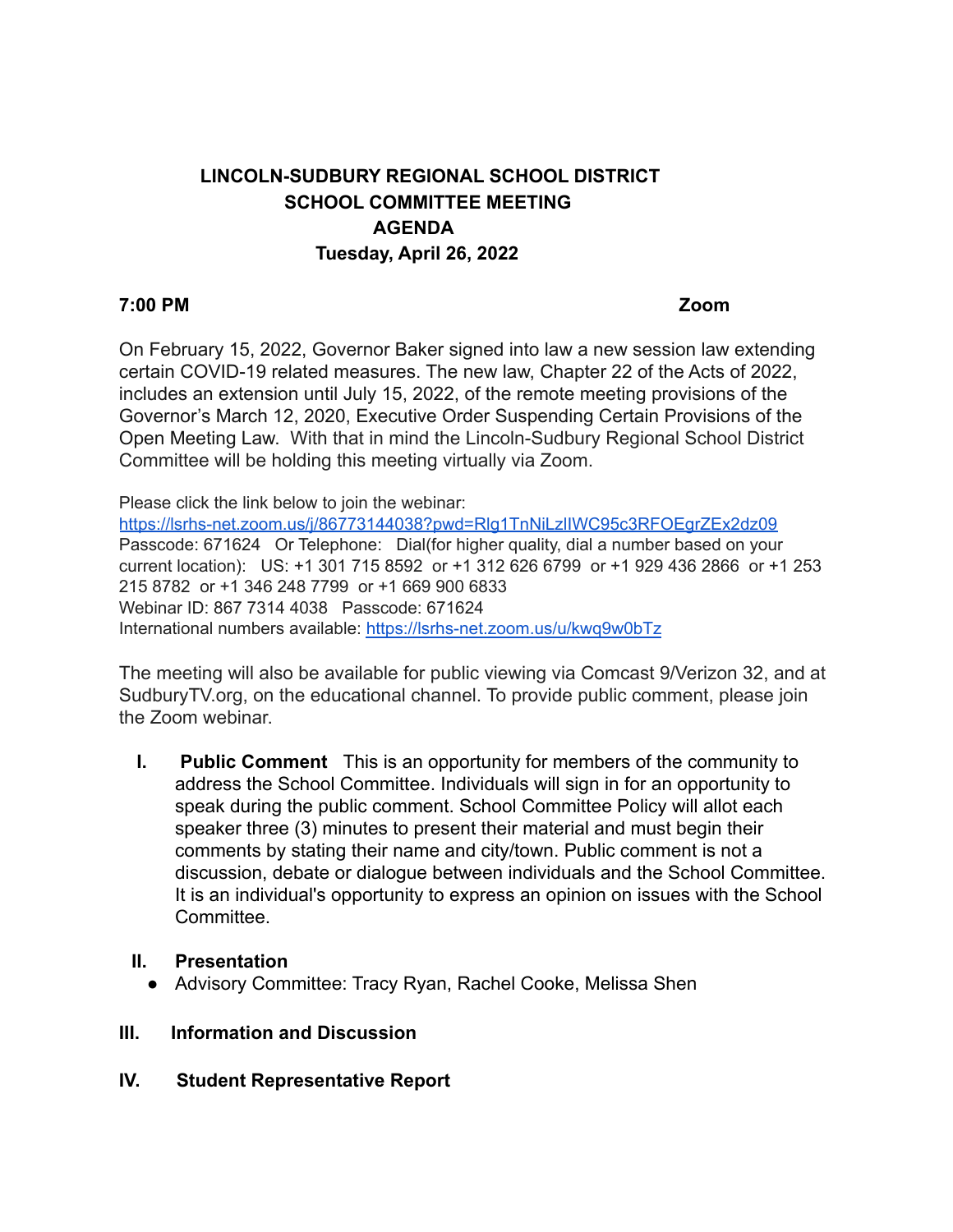# **V. METCO Parent Representative Report**

## **VI. Teachers' Association Report**

### **VII. Chairperson and Liaison Reports**

• School Committee Day at LS (4/27)

## **VIII. Superintendent/Principal Report**

- EDCO Dissolution
- Proposal for FY21 E & D
- Schedule Review
- Other General Updates

## **IX. Director of Finance and Operations Report**

● General updates

## **X. Action Items**

- Vote to Accept Appointment for EDCO Plan Administration
- Vote E&D Proposal
- Vouchers 1147-1152

#### **XI. Approval of Minutes**

● Approval of minutes for April 12, 2022

## **XII. Future Agenda Items**

**XIII. Public Comment** This is an opportunity for members of the community to address the School Committee. Individuals will sign in for an opportunity to speak during the public comment. School Committee Policy will allot each speaker three (3) minutes to present their material and must begin their comments by stating their name and city/town. Public comment is not a discussion, debate or dialogue between individuals and the School Committee. It is an individual's opportunity to express an opinion on issues with the School Committee.

## **XIV. Adjourn to Executive Session**

- To discuss strategy with respect to litigation because to do so in an open session may have a detrimental effect on the litigating position of the School Committee.
- To discuss strategy with respect to collective bargaining because to do so in an open session may have a detrimental effect on the bargaining position of the School Committee.
- To review and approve executive session minutes.